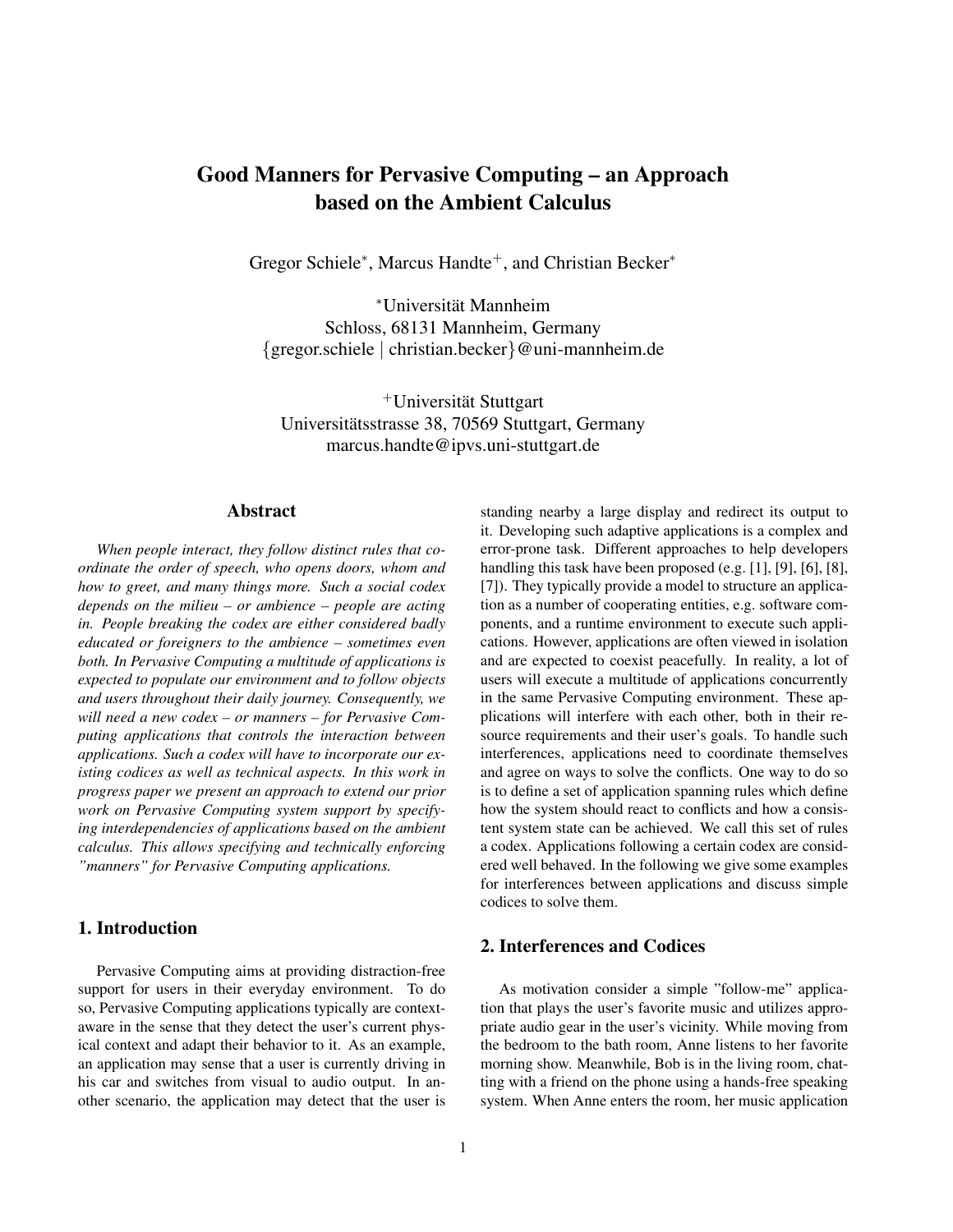detects the audio equipment in the environment and redirects the music to it, interfering with Bob's phone call. To detect and handle such interferences the developer of the music application needs to foresee and handle this situation manually. Using our system, Anne could define a codex rule for her music application, stating that the application should tune down the music if it is executed in the same environment as another user's application which uses audio, too.

Other examples for interferences are applications competing for the same resources. If e.g. both Anne and Bob want to listen to music, the system must decide, which radio channel to switch to. To solve this question, a codex rule could define an ordering between users, stating, e.g., that Bob allows Anne's goals to take precedence over his own. Alternatively, the codex could specify that the users themselves must determine a conflict resolution and present the users with a possibility to enter their decision into the system.

In addition, a certain class of privacy issues can be seen as interference between user goals. While one user reads his private email on a large wall-mounted display, another user walks into the room. This violates the first user's goal to read his email privately, i.e. without any other user in line of sight of the used display. The system automatically detects this interference between the users and switches the application's output to another display to solve it.

Lastly, conditions on the physical surroundings can be defined using codex rules. As an example, a logistics application can use such rules to prevent placing reacting chemical components close to each other.

#### 3. System Model

Our system consists of multiple devices that are either located in the environment, e.g. wall-mounted displays or sensor nodes, or carried by users, e.g. personal digital assistants or smart clothing. The devices are highly heterogeneous concerning their resources, e.g. computational power or memory. All devices are networked spontaneously, e.g. using some wireless communication technology, and form a mobile ad hoc network (MANET).

In the system, multiple users access the devices to execute adaptive applications, i.e. applications that adapt themselves to changes in the environment. We assume the presence of suitable system software for adaptive applications, e.g. [1].

#### 4. Requirement Analysis

Our goal is to resolve interferences between applications of different users automatically. Three steps are necessary to do so. The first step is to specify possible interferences. This is necessary not only for detecting them but also for presenting them to users. For the specification, a suitable notation is needed, e.g. one of the notations given in [4].

In the second step, interferences must be detected at runtime. Interferences emerge, because applications influence the physical context of their users in conflicting ways, e.g. because both use an audio output component. Therefore, changes in the physical context must be monitored and checked against the interference specifications created in step one.

The third step in handling interferences is to resolve them. This is done by providing codices which specify valid resolution strategies for different interferences. In addition, a resolution manager that executes the codex rules at runtime is needed.

To summarize, we need a system, which is able to describe, detect and resolve interferences between Pervasive Computing applications dynamically. Based on our system model, we derive the following two additional requirements for this system:

First, the system must work on resource poor devices. As described in the system model, devices are highly heterogeneous concerning their resources. We cannot assume that we are able to access a resource-rich device in any given situation. Instead, the system must be prepared to work with a set of resource-poor devices only.

Secondly, the system must avoid distracting the user. Frequent interactions with the user could become annoying to the user and lead to a rejected system. Therefore, all steps in handling interferences should be automated as much as possible. As an example, whenever an interference occurs, the system should try to resolve it automatically. In some cases, automated resolution will not be possible. In such cases, the system must present the users with a description of the interference and allow the user to input a resolution strategy manually.

Clearly, these requirements conflict with each other. As an example, to automate the resolution process as much as possible, the system could monitor the user behavior and try to derive the right reaction to a given conflict automatically. However, this could lead to efficiency problems on resource-poor devices. In practice, we must find a suitable trade-off between our requirements.

# 5. Approach

Our approach for providing a Pervasive Computing system that allows the detection, description and resolution of interferences between applications builds upon our previous work in Pervasive Computing system software.[2][1][10]

We model a Pervasive Computing system as a number of *mobile ambients*. The ambient calculus was originally de-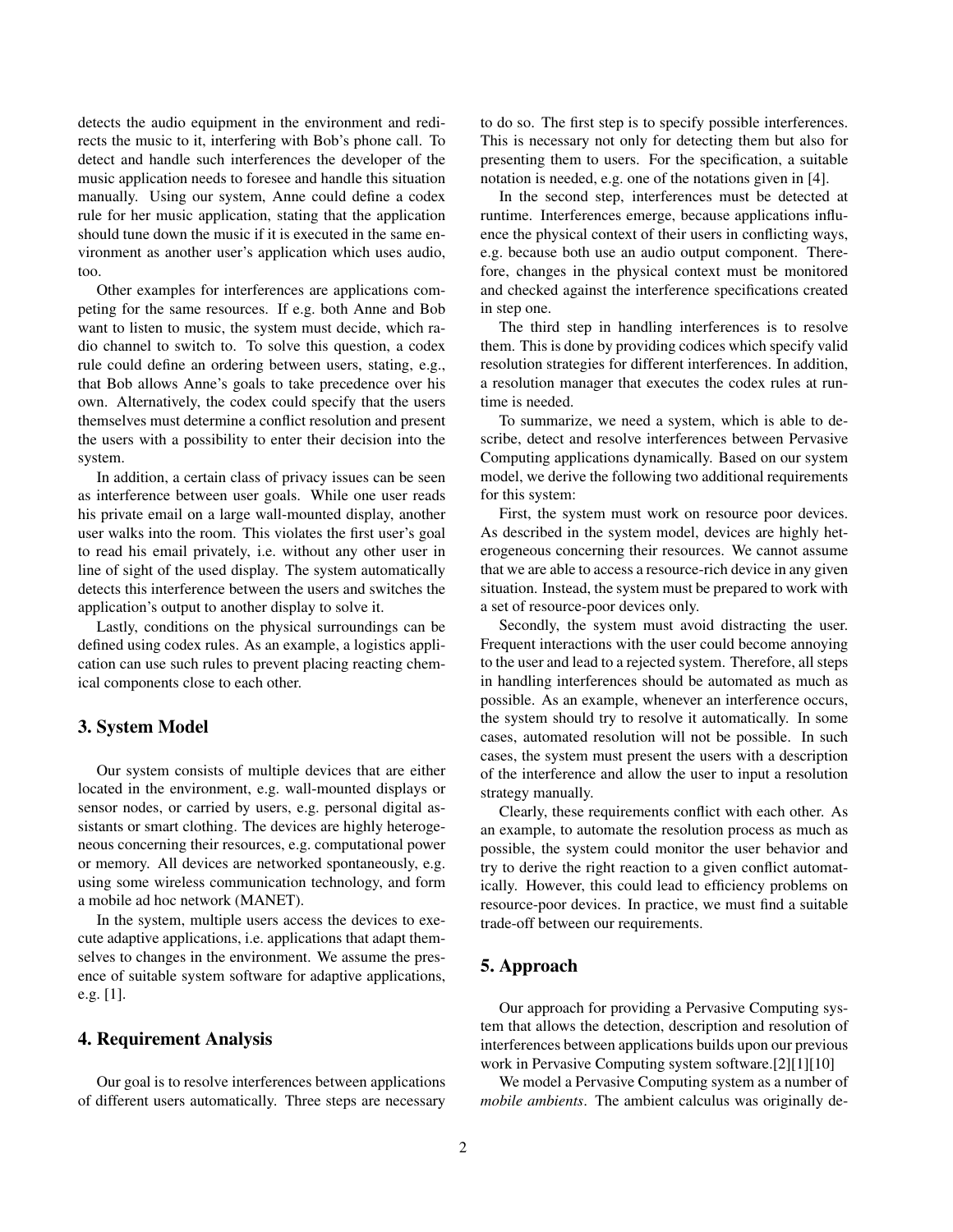

**Figure 1. Extended system architecture**

veloped by Luca Cardelli and Andrew D. Gordon [3]. As we have shown in [10], ambients can be used to model structured ubiquitous applications elegantly. An ambient denotes a bounded spatial area in which computation happens [10], e.g. a smart room, or a user's personal area network. Each ambient contains a number of applications, that are executed in its context.

Applications are modeled using our component system PCOM [1]. In PCOM, applications are composed from software components with contractually specified dependencies towards other components and their execution platform. As an example, a component could specify that it offers an audio output and requires a certain amount of memory and a speaker to do so.

To handle interferences, we introduce a new system component, the *resolution manager* into our system. In addition, we extend the PCOM component contracts. The resolution manager is responsible for detecting and resolving interferences. The contracts are extended to include all necessary information. An exemplary overview of the extended system architecture is given in Figure 1. New parts are written in bold.

In our extended system, each component specifies in its contract that it requires a new virtual resource, the so-called *WellBehaved* resource. Interferences are described by including specific requirements towards this resource. As an example, a component may add the requirement that no other component in the environment outputs audio. This is a natural extension of PCOM's contract model and allows the seamless integration of interferences into the component specification. To allow the system to detect interferences at runtime, application components specify in their offer contracts how they affect the physical context. As an example, the music application would specify that it outputs audio. To do so, we extend the PCOM contracts with new entries for context modifications. In the future, these entries could be derived and included into the contracts automatically. At the moment, we expect the component developer to manually specify the component's influence on the physical context.

In PCOM, resources are managed by so-called resource managers. Each resource manager is responsible for administrating a specific resource. At runtime, PCOM allows a resource manager to check if its resource is available and to allocate it to components as needed. If the resource becomes unavailable, the resource manager notifies the system, that one or more contracts are no longer fulfilled and that the application must be adapted.

To reuse this generic PCOM mechanism, we implement the resolution manager as a resource manager, which is responsible for administrating the newly added WellBehaved resource. This way, PCOM automatically delegates all information about the needed resource, i.e. our interference descriptions, to the resolution manager. If the resolution